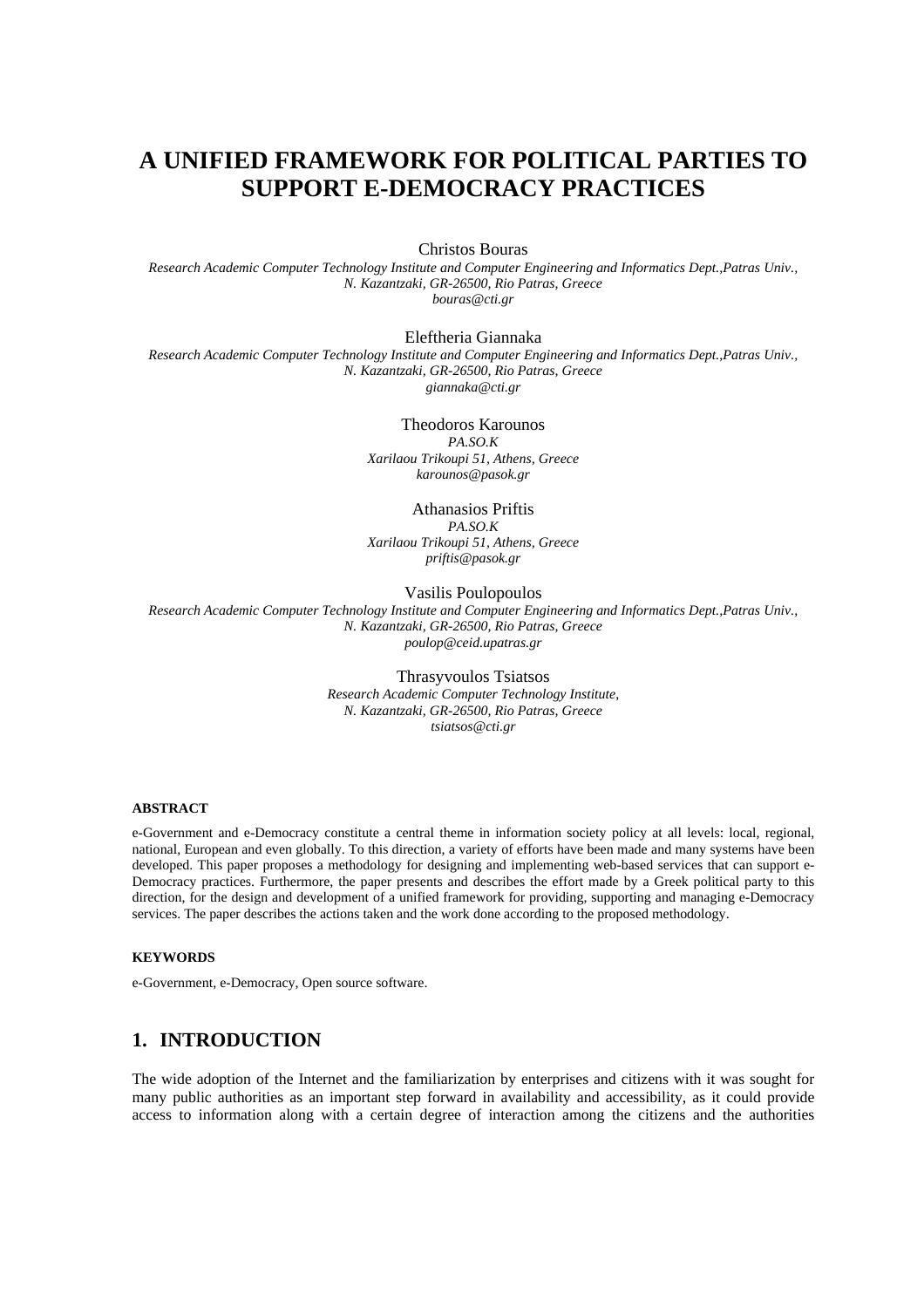involved. In particular, both the Internet and the current state of Information and Communication Technologies (ICT) allow public authorities to adopt a citizen-oriented approach, providing public services (García-Arribas and López-Crespo, 2003). Furthermore, e-Government and e-Democracy presuppose that the services provided and the information management is supported by efficient and reliable information systems which enable public administrations to interact electronically with individuals. As stated in Pizarro and De la Torre (2003), these presuppositions are based on another important hypothesis: "online administrative procedures are subject to sets of explicit rules, based on standards, which are systematically applied with no scope for arbitrariness or discretion in their application".

As far as it concerns e-Government, it should be mentioned that it is a tool, not a goal itself and it should therefore assist the delivery of better government by (Liikanen, 2003): (a) increasing democratic participation and involvement; (b) providing to citizens personalized public services that meet their specific needs; (c) increasing efficiency and productivity by digitizing information and processes. e-Democracy practices support a variety of ways for political participation, from access to public information via formal and informal participation in planning and decision-making processes, to online voting in elections (Kubicek et al., 2003).

In this paper the effort to e-Government made from a Greek party is presented. The objectives of this effort were twofold: on one hand the development of a system that could form a communication medium between the party and the citizens and on the other hand the adoption of a system, as a supplementary medium, for the support of the internal processes and actions within the party was sought.

The remainder of this paper is structured as follows. In section 2 related efforts from other political parties are presented, while in section 3 a proposed methodology for designing e-services for political parties is described. Section 4 is dedicated to the case of a Greek party. Following this, the functional specifications, in terms of the unified administrative framework and the services provided are presented. Section 6 continues with the technical specifications of the developed system. Finally, some concluding remarks are briefly described.

# **2. E-DEMOCRACY SERVICES AND POLITICAL PARTIES**

Many countries have made remarkable attempts in order to organize their domestic offices and their parties through the internet or intranet. The use of intranet may lead to increase of productivity and efficiency of the employees, better classification of an organization, simplification of actions and procedures, and to better organization of the information (Pastore, 2003; Chin P., 2004). Some of the organizations that have adopted e-services in an optimized way are the Defense Finance and Accounting Service in U.S. (www.dfas.mil), the Department of Transport in U.K. (www.dft.gov.uk); and the Government Offices in Sweden (www.sweden.gov.se). The basic points that lead them to success are: (a) Definition of the number of people who will participate; (b) Encouraging the users to use the system; (c) Central Information; (d) Use of CMS; (e) Avoid activity overlapping; (f) Provide help to the lower sections; and (g) Test before use.

All the above lead to the extraction of the following conclusions on the metrics that were applied on the aforementioned systems: (a) Increase of productivity, decrease of functional cost; and (b) Better organization, reduction of information loss.

The aforementioned cases are just few of the successful in the world concerning intranet. Besides, these systems are until now "up and running" with great success and with increasing number of users and can become models for further spreading of automation through organizations.

# **3. PROPOSED METHODOLOGY**

This paragraph is dedicated on describing shortly a proposed general methodology for designing and adopting e-services for political parties. It has to be realized that the technologies will not in themselves cause a technologically-enabled change to happen (Benjamin and Levinson 1993). New technology is not enough to increase productivity. Organizational and process changes must also take place.

Thus, changes from the current state are inspired by a vision. The vision is used for motivation and a level of transformation is reached. To affect the levels of change it is necessary to use a very comprehensive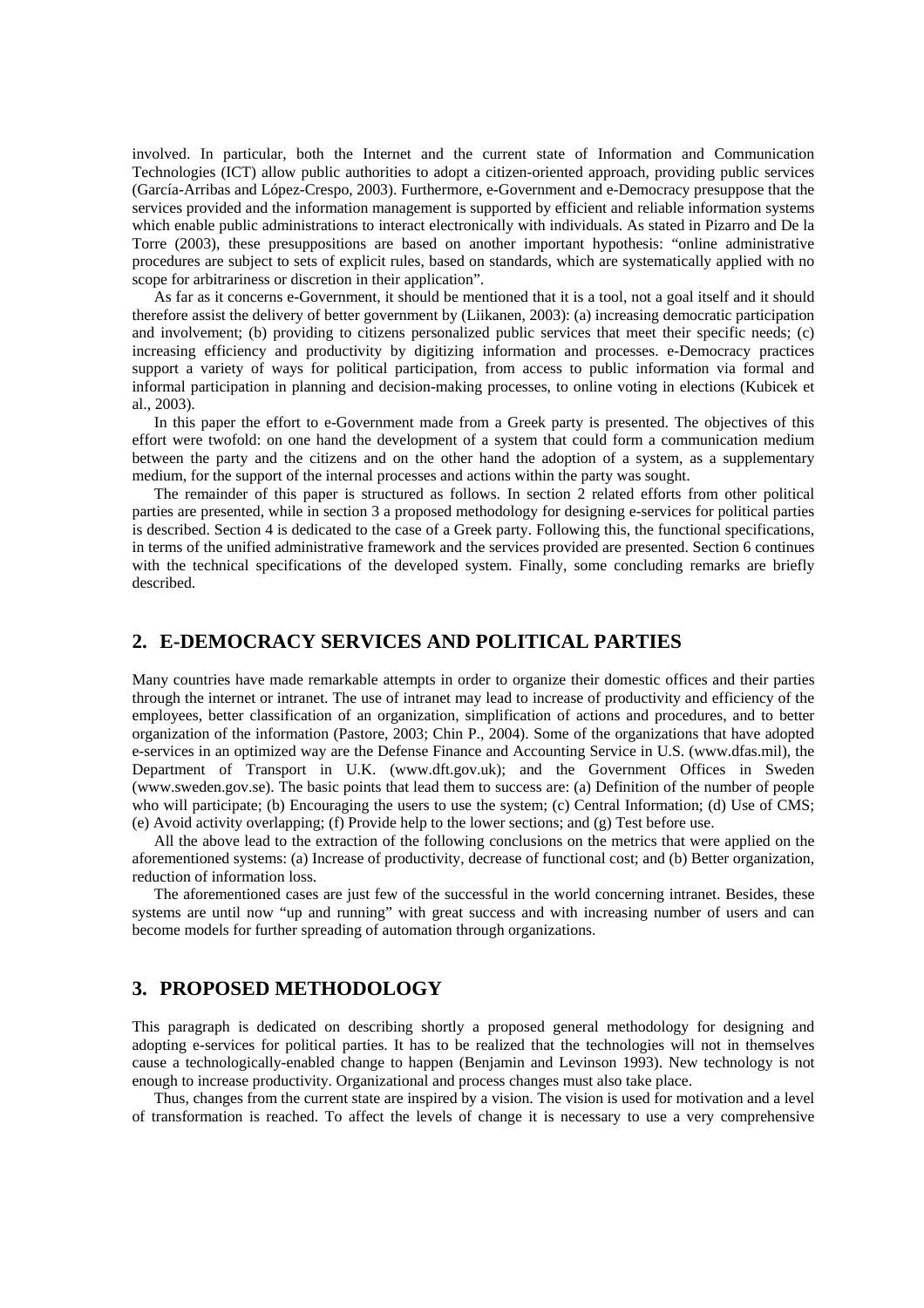methodology [\(Figure 1\)](#page-2-0). The next step is the research and survey of the current status within the party. After tracing the current status an assessment is required in order to define the strengths, weaknesses, opportunities and threats. The next step is to define a general strategic approach for applying the change in the party concerning the transition from traditional services to the provision of e-services. Based on the results extracted from the survey of the current status of the parties, the objectives and the strategic approach should be defined. After that we propose to define the criteria for the selection of the technologies. The final step to be defined is an implementation plan, which should be appropriate according to the strategic approach and the priorities defined by the party.



<span id="page-2-0"></span>**Figure 1. Proposed methodology**

# **4. THE CASE OF A GREEK PARTY**

The Greek party which is participating in this research is one that is changing itself in order to facilitate an effective dialogue between politicians and citizens. This party is realizing the complexity and the different challenges regarding the development of e-Democracy. Based on the above the party proceeded with the development of an informational system, which aims at the facilitation of the information circulation and disposal within the boundaries of the party.

As it becomes clear, the e-Party system is an important investment for the future for the party. In particular, it will be an Informational System, based on the World Wide Web and will constitute for the party: (a) A communication medium for the President, the Officers, the Members, the Friends, the Local Authorities, the Prefecture Committees, the Members of the Parliament and the European parliament, independently from the geographical location; (b) an information space, and a training medium for everyone, without prohibitions; and (c) a tool for the organization of the party and for supporting its operations. In addition, e-Party will support the employees in their every-day tasks by contributing in the cooperation of the different sectors in the handling of reports safely, quickly and effectively.

### **4.1. Assessment of Current State in the Greek Party and Objectives**

The next step according to the previous described methodology is based on the research and survey of the current status within the party as well as on its needs, the analysis of better practices and the bibliographic research. The method adopted defines the weaknesses, the strengths and the opportunities from the internal part of the party and the opportunities and threats from the external part of the party. For the realization of the above method, questionnaires were formed and sent out to the employees of the party. This action formed the primer step for the collection of both data and proposals for the creation of an effective and usable system that, based on the Internet, will provide information services to all in real time. The step that followed the questionnaires was the conduction of interviews with the basic Sectors of the party. The results of the questionnaires and interviews performed have been elaborated according to SWOT analysis.

According to the afore-mentioned methodology, it is fundamental to explicitly define the objectives of the party for the new informational system to be developed, based on the World Wide Web. These objectives are: (a) Global Presence; (b) Accessibility through the friendly disposition of information; (c) Quick access to information; (d) Personalization; (e) Training for everyone; (f) Collaboration and participation; and (g) Transparency.

### **4.2. Strategic Approach**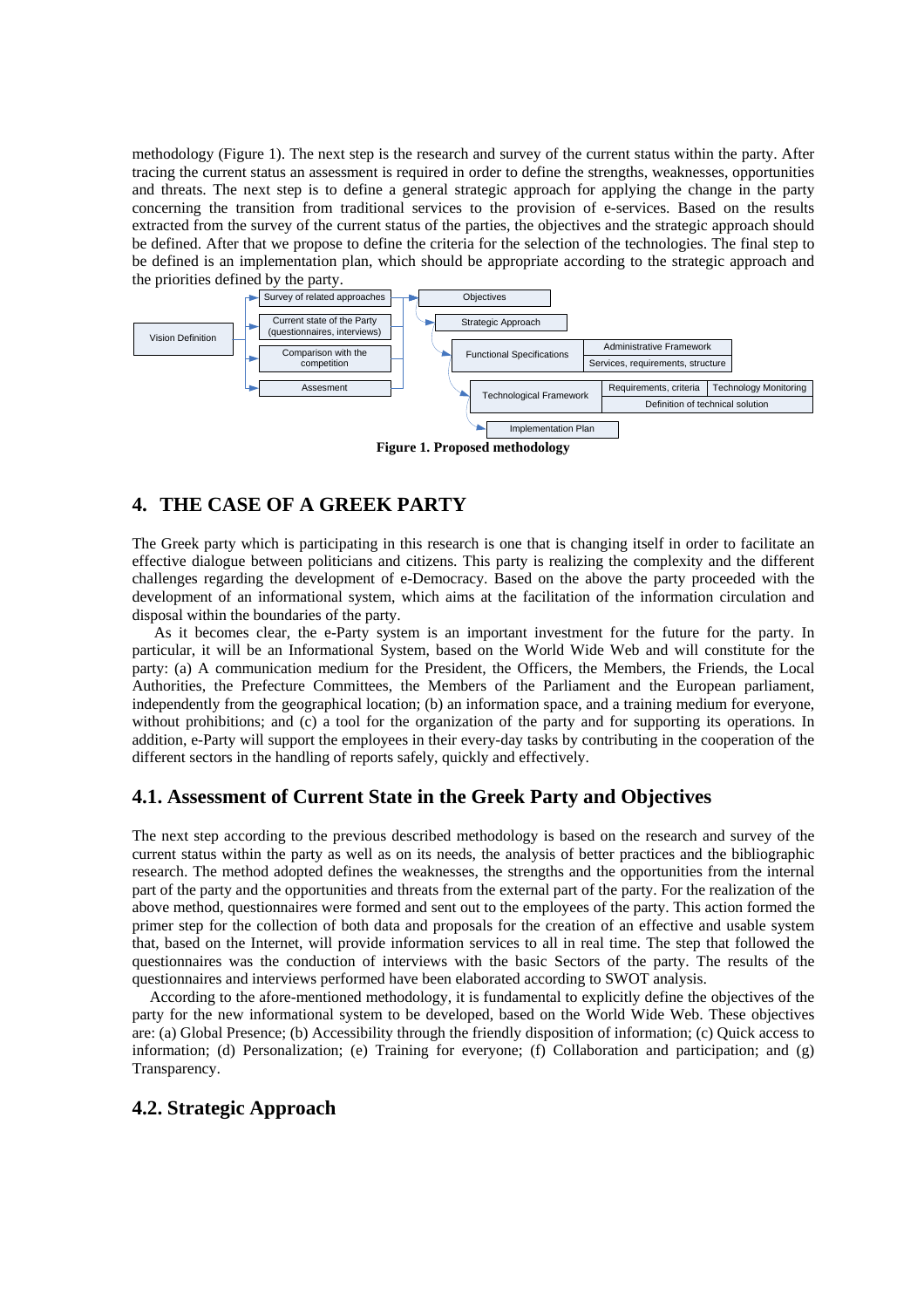The strategic approach implies the need for a set of processes that have to be performed for the digitalization of the content and the transformation of services to "electronic" form. These processes involve the collection of the available information, the digitalization of information as well as its management through the informational system. The process that finalizes the procedure is the publication and provision of information. Therefore, certain structures and models need to be clearly identified for the definition of the technological framework, upon which the system development will be realized.

# **5. FUNCTIONAL SPECIFICATIONS**

Based on the results extracted from the survey of the current status of the party, the basic components of e-Party have been defined, in terms of the Unified Administrative Framework of the Informational system.

Regarding the Unified Administrative Framework of the Informational System, it was important to define the processes from the initialization of the developed system until the final stage of the information disposal. In particular, for the end user the system constitute a set of services, each of which can support certain functionality. The user, in regard to his/her access rights can realize certain actions and exploit either a subset or all of the provided functionalities. However, the content, the information and the functionality that each user can access constitute only the final point of the informational system. Thus, there is a whole life-cycle that need to be followed so as a service to operate effectively. This life-circle is the following for each service: (a) Definition of the objectives; (b) Definition of the Content types; (c) Definition of the functionalities; (d) Definition of the roles and the access rights; and (e) Definition of the available working groups.

After defining the framework of the Informational system, the step that followed was to actually define the services and functionality that the system would offer, as these were extracted from the employees and citizens needs. From the interviews and questionnaires the categories of services that were proposed as critical for the success of the Unified Informational System are: (a) Personalized Access Services; (b) Back-Office Services; (c) Content Management Services; (d) Internal Organizational Services; (e) Information and Participation Services; and (f) Communication and Collaboration Services.

# **6. TECHNICAL SPECIFICATIONS**

The next step was to investigate a technological approach and finally a technological solution. This step includes the definition of the technical requirements, the criteria for the selection of the technical solutions as well as the technology monitoring.

The specifications of the proposed system were extracted from the questionnaires, the interviews and the discussions conducted, as well as from the design of the system. These basic requirements that define the specifications of the proposed technological solution could be summarized as: (a) A Unified Technological Platform for the development and disposal of new services and integration/adaptation of the existent application to the new unified framework; (b) Modeling and semantic connection of the imported information as well as easy collection of external resources; (c) Unified User Interface for all the services and applications; (d) Single sign-on for access to all of the provided services; (e) Personalized access according to user's access rules and rights; (f) Prompt and cost-effective creation of new services and electronic version of the modeled information with an effective and automatic way and with the adaptation of a unified branding; and (g) Access to all services through different devices, based on the Web.

As it can be extracted from the above, in general terms, the informational system will be comprised of a basic platform, on the top of which the following services will be integrated: (a) a Content Management System (CMS); (b) a Citizen Relationship Management (CRM) and Collaboration system with the citizens/members and cooperators of the party.

The proposed framework is selected to be consistent with the development requirements and the need to avoid highly cost demanding implementation and support of the provided services. The basis of the framework will be constituted by open standards, APIs, tools and development environments that are based on Java (J2SE) and J2EE technology.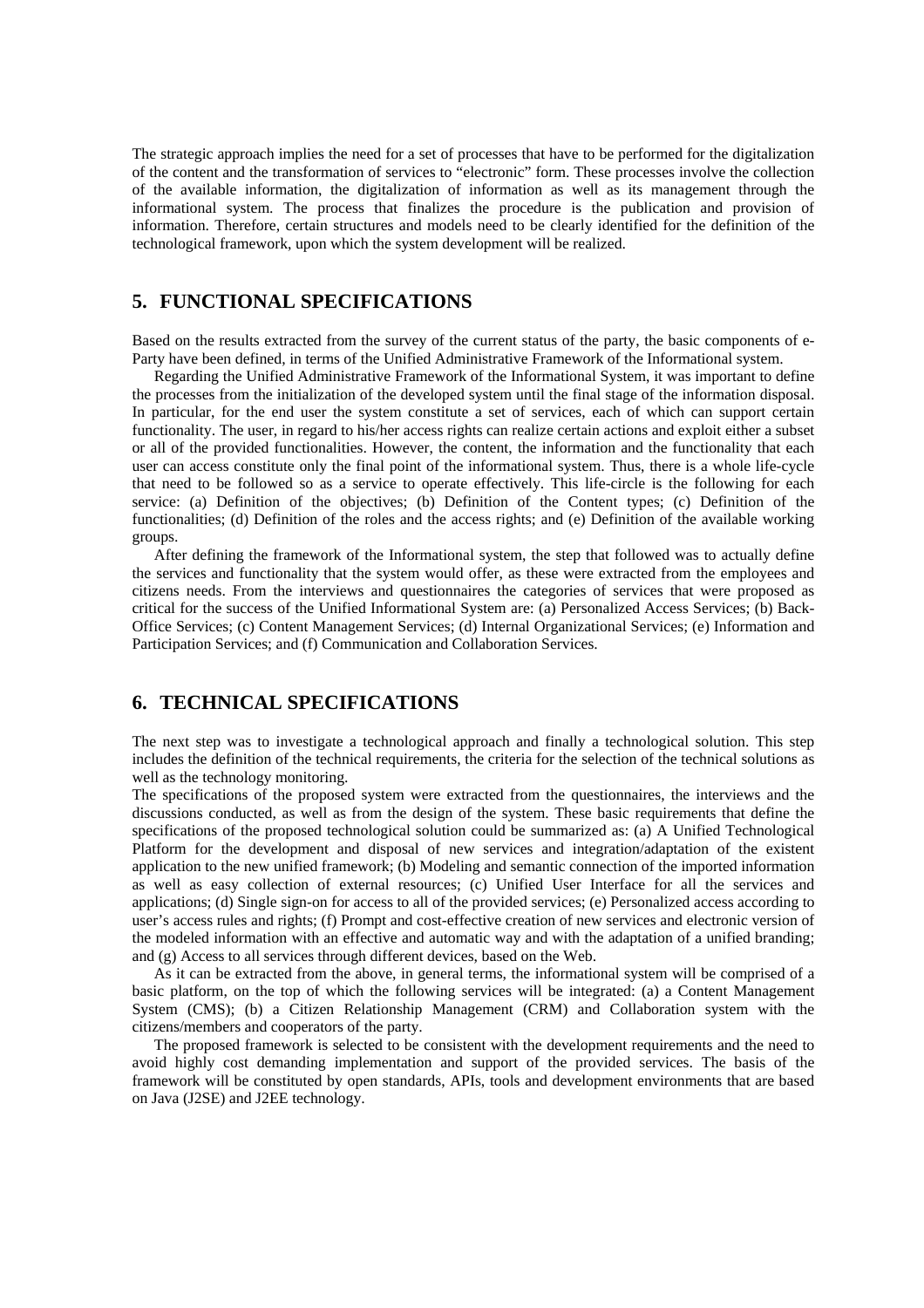

**Figure 2. System Architecture**

The architecture that the system will be based on is depicted in **Error! Reference source not found.**. Regarding the Content Management System application the basic software component of CMS will be adopted, that is a Content Repository application. The content will be stored in a relational database, while the administration will be performed by this application as well. The storing application will also manage the life cycle of the content, implementing the work flows that are linked to the content. Furthermore, applicable methods and procedures will be developed, which will allow the systematic production, collection, management and publication of content. The content management will be performed with a unified and central way in a content repository, where the different versions will be updated. Finally, the structuring and standardization of the content repository results in added value as it allows the automation of content provision.

# **7. CONCLUSIONS AND FUTURE WORK**

The main objective of this paper was to propose a methodology for designing an informational system for political parties in order to provide e-government and e-democracy services. Furthermore, this paper presented all the steps followed for the design of e-Party, which is a Unified Framework for the Collection, Management and Disposition of Content for the party. The design of this system is based on the needs of the users and the advanced tools and solutions that technology can offer. Our next step is the systematic implementation of e-Party. The implementation plan is based on three main phases: (a) modular analysis and implementation of the system services; (b) step-by-step delivery of the services and internal evaluation and (c) final services delivery and users' training on the usage of the system.

### **REFERENCES**

- Benjamin, RI and Levinson, E., 1993, 'A framework for managing IT-enabled change', *Sloan Management Review*, vol. 34, no. 4, pp. 23–33.
- Chin P., 2004, "Creating a Controlled Intranet Management Environment", available at

http://www.intranetjournal.com/articles/200404/ij\_04\_16\_04a.html

García-Arribas G., López-Crespo F., 2003, "Landscape of e-Government at the Dawn of the 21st Century", *UPGRADEthe European Journal for the Informatics Professional,* Vol. IV, No. 2, April 2003

Kubicek H., Westholm H., Winkler R., 2003, "Prisma Strategic Guideline 9- eDemocracy", INFORMATION SOCIETIES TECHNOLOGIES (IST) PROGRAMME, http://www.prisma-eu.net/deliverables/sg9democracy.pdf

Liikanen E., 2003, "e-Government and the European Union", *UPGRADE-the European Journal for the Informatics Professional,* Vol. IV, No. 2, April 2003

Pastore M., 2003, "Building the Perfect Beast", available at http://www.intranetjournal.com/articles/200309/ij\_09\_25\_03a.html